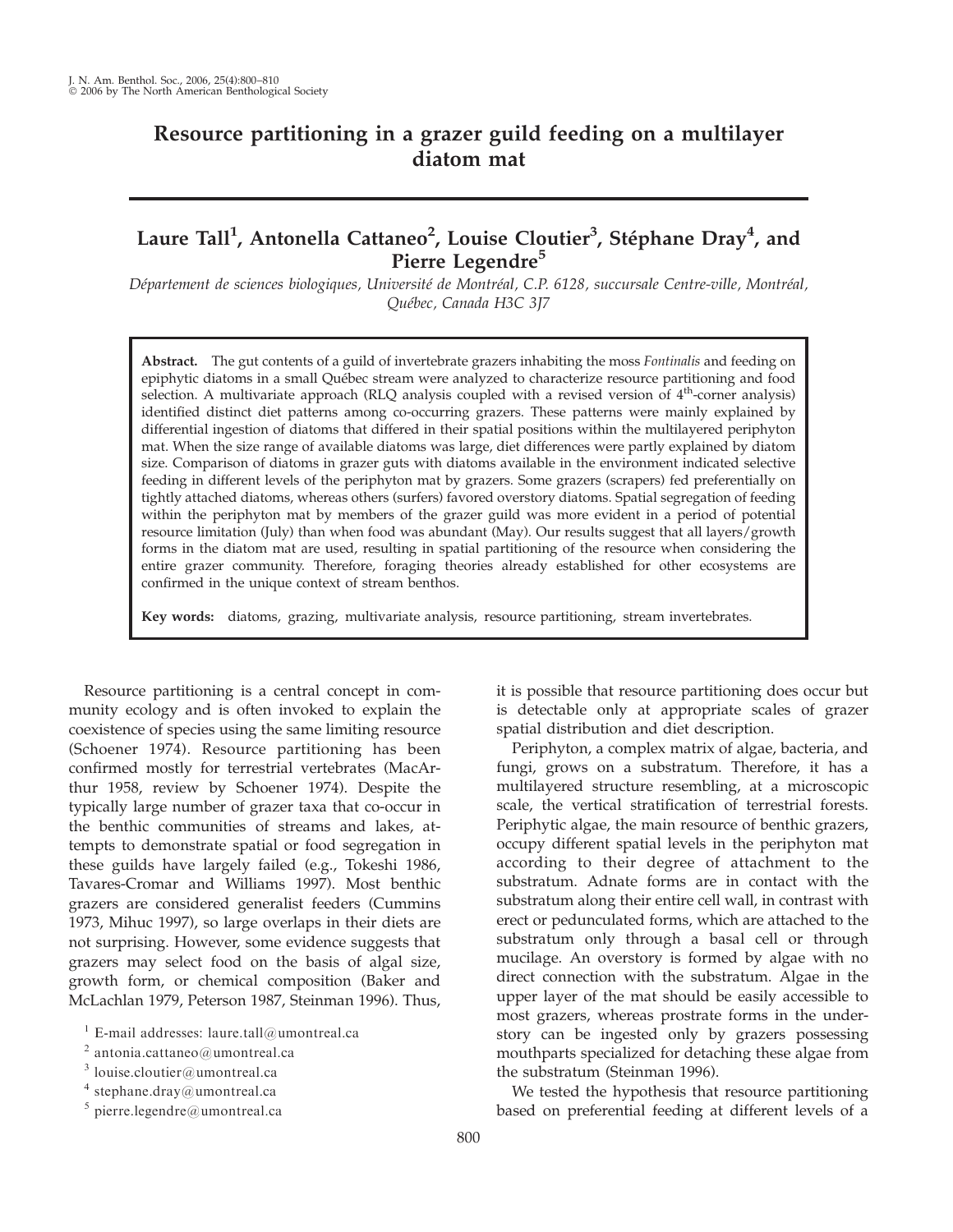multilayer periphyton mat occurs in a grazer guild. The gut contents of invertebrates inhabiting the moss Fontinalis and feeding on its algal epiphytes in a small Québec stream were analyzed. Our study focused on ingestion of diatoms, the dominant algal group. Sampling was done on 2 dates when diatom assemblages differed in abundance and composition because resource partitioning may depend on the quantity and quality of the resource (Schoener 1974). Our specific objectives were to: 1) determine if diet variation was explained by differential ingestion of diatoms from various spatial positions (levels) in the periphyton mat, 2) link grazer and diatom characteristics, especially size and position in the periphyton mat, and 3) determine if diet patterns reflected selective feeding on diatoms in different spatial positions in the periphyton mat.

#### Methods

## Study area and sampling

Diatoms and grazers were collected in May and July 1998 from the moss Fontinalis dalecarlica, which is abundant on the side of large stones in Ruisseau Pin Rouge. This  $2<sup>nd</sup>$ -order stream, located 80 km north of Montréal in the Laurentian Mountains (lat 45°59'N, long 74°01'W), is oligotrophic, colored, and slightly acidic (Cattaneo et al. 2004), as is typical of Canadian Shield streams. Quantitative samples of moss with their epiphytic algae and invertebrates were used to study the diet of benthic grazers. Samples were collected in May and July 1998 to capture the effects of varying discharge on stream communities (Cattaneo et al. 2004). Moss was gathered using a modified Hess sampler (surface area  $= 69 \text{ cm}^2$ ) from various points (8) in May and 9 in July) along a 100-m run. The mosses enclosed in the sampler were detached from the substratum by hand and placed in a  $100$ - $\mu$ m-mesh net. Material dislodged during manipulation was siphoned from the sampler before lifting the sampler from the substratum. The moss and net were rinsed in a known volume of stream water and kept cold until processing  $(\sim 2$  h later). In the laboratory, algae and invertebrates were separated from the moss by vigorous shaking in a jar half filled with tap water. A portion (6 mL) of the suspension was fixed with Lugol's solution for algal analysis, and the rest was concentrated through a 63-um sieve and preserved with 95% ethanol for invertebrate analysis.

### Invertebrate preparation and analysis of gut contents

Whenever possible, the gut contents of  $\geq 10$  individuals from each of the main grazer taxa present in the community were analyzed (Table 1). Individual invertebrates were macerated in concave slides with  $30\%$  H<sub>2</sub>O<sub>2</sub> for 3 to 24 h (depending on size and cuticle texture), mounted in Hoyer's mounting medium, and identified to genus (Wiederholm 1983, Merritt and Cummins 1996). Head-capsule width (for insects) or body width (for other grazers) was measured to the nearest 0.01 mm using an image analysis system (Image Pro Plus, version 4.1 for Windows, Media Cybernetics, Silver Spring, Maryland) connected to a dissecting microscope. Maceration digested organic material and allowed observation of the diatoms contained in the gut. All ingested diatoms (or a subset of 100 when there were  $>100$ ) were counted and identified to genus, and the Greatest Axial Length Dimension (GALD) of each diatom was measured to the nearest  $1 \mu m$  under a microscope connected to the image analysis system. Only grazers having  $\geq 10$ diatoms in their gut were considered in the analyses.

## Available diatoms

Algae dislodged from the moss by shaking and algae remaining attached to the moss were considered when investigating diatom availability in the stream. Quantitative samples of the algal suspension and the moss (8 replicates in May and 9 in July) were treated with 30%  $H_2O_2$  (Battarbee 1986). Permanent mounts of the cleaned diatoms were made using Naphrax (Northern Biological Supplies, Ipswich, UK). At least 100 diatoms encountered along  $\geq$ 1 grid lines (depending on diatom density on the slide) were counted and identified to genus or species, and the GALD of each was measured with the image analysis system (magnification 400×). Colonial algae were measured as a single large cell because grazer ability to ingest colonial algae is likely to depend on the size of the whole colony. Diatom composition varied little among replicates within dates; therefore, samples were pooled within dates to represent the available diatom community.

Diatom spatial position in the periphyton mat was described by assigning diatoms to 1 of 3 levels in the periphyton mat based on the ease with which they were detached from the moss by vigorous shaking. Level I consisted of diatoms tightly attached to the moss  $(<85\%$  detached from the moss by shaking), level II consisted of diatoms loosely attached (85–95% detached) to the moss, and level III consisted of unattached diatoms (>95% detached). Moss samples with their intact periphyton were collected in Ruisseau Pin Rouge on similar dates (May and July) during the summer of 2002 and observed with a scanning electronic microscope (SEM) to confirm that these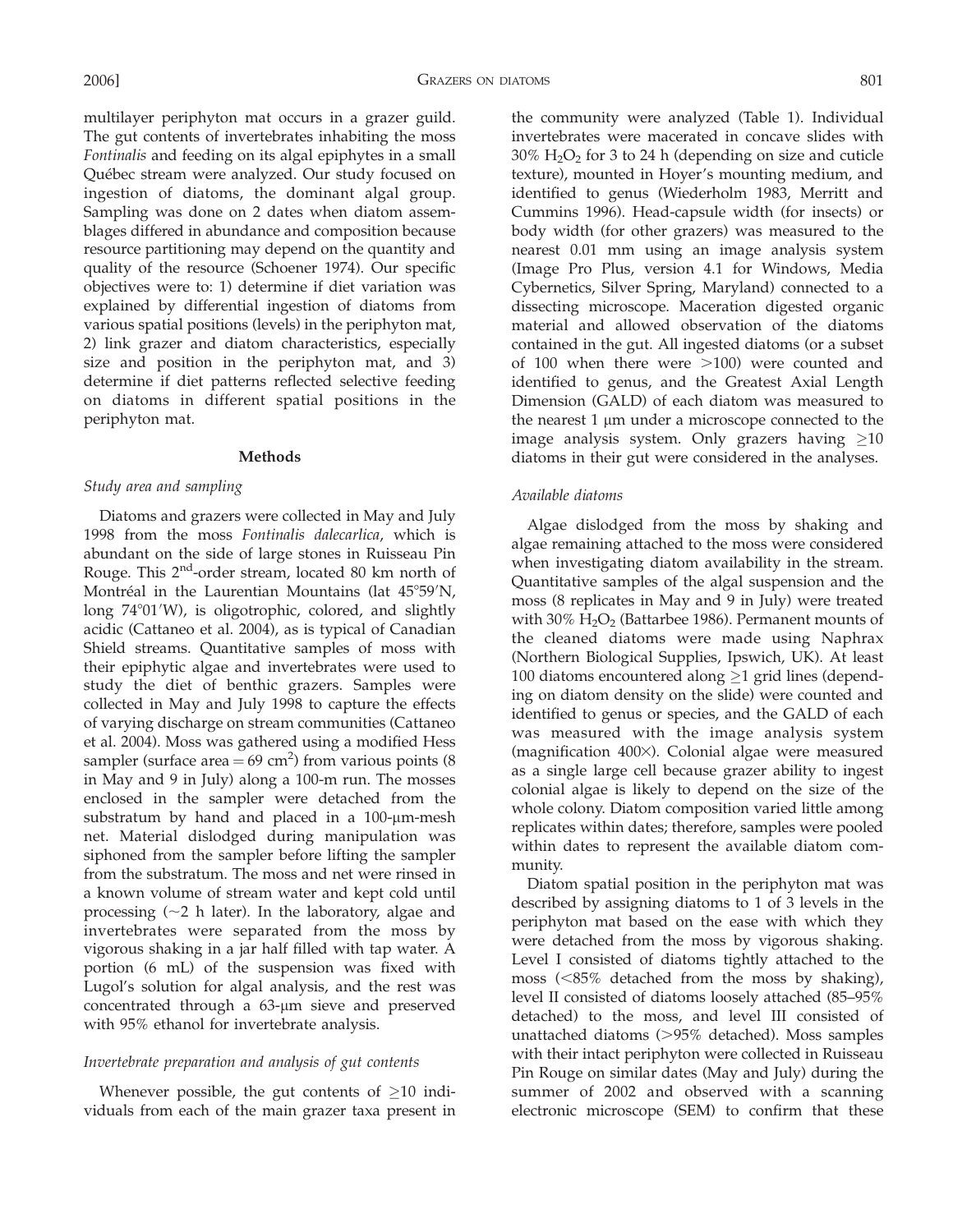TABLE 1. The grazer guild studied in Ruisseau Pin Rouge showing the taxon code, number of individuals analyzed for gut content (n), the relative abundance (% of total grazer biomass), and the size range (median) measured as head-capsule width (body width for copepods and oligochaetes) of each taxon.

|                |             |                  | May                |                 |                  | July               |               |  |
|----------------|-------------|------------------|--------------------|-----------------|------------------|--------------------|---------------|--|
| Taxon          | Code        | $\boldsymbol{n}$ | Relative abundance | Size range      | $\boldsymbol{n}$ | Relative abundance | Size range    |  |
| Chironomidae   |             |                  |                    |                 |                  |                    |               |  |
| Chironomini    | <b>CHIR</b> | 4                |                    | $65 - 375(87)$  | 12               | 5                  | 70-401 (175)  |  |
| Tanytarsini    | <b>TANT</b> | 9                | 8                  | 75-370 (219)    | 18               | 8                  | 112-341 (195) |  |
| Orthocladiinae | <b>ORTH</b> | 23               | 26                 | 125-750 (309)   | 14               | 24                 | 75-286 (138)  |  |
| Tanypodinae    | <b>TANP</b> | 13               | 10                 | 200-890 (323)   | 8                | 12                 | 132-390 (285) |  |
| Coleoptera     |             |                  |                    |                 |                  |                    |               |  |
| Elmidae        | <b>ELM</b>  | 7                | 20                 | 155-335 (237)   | 9                | 16                 | 120-360 (240) |  |
| Ephemeroptera  |             |                  |                    |                 |                  |                    |               |  |
| Baetidae       | BAE         | 3                | 5                  | $85 - 150(105)$ | 10               | 3                  | 140-600 (440) |  |
| Ephemerellidae | <b>EPH</b>  | $\overline{2}$   | 10                 | 190-265 (228)   | 6                | 4                  | 360-800 (560) |  |
| Trichoptera    |             |                  |                    |                 |                  |                    |               |  |
| Hydroptilidae  | <b>HYD</b>  | 3                | 10                 | 205-280 (270)   | 6                | 27                 | 200-320 (300) |  |
| Copepoda       | <b>COP</b>  | 5                | 2                  | $80 - 85(82)$   |                  | $<$ 1              |               |  |
| Oligochaeta    | OLI         | 8                | 7                  | 70-340 (115)    |                  |                    |               |  |
| Total          |             | 77               | 99                 |                 | 83               | 100                |               |  |

levels of substratum attachment corresponded to diatom spatial positions in the periphyton mat. For SEM observation, moss and periphyton were freezedried and small sections were attached to aluminum stubs and coated with a thin layer of Au/Pd alloy to prevent the buildup of high-voltage charges on the specimens. Based on SEM observation, diatoms were assigned to level I when their entire surface was attached to the moss, level II when contact was limited to a stalk or a small portion of the frustule, and level III when no contact with the moss was observed. In general, the 2 classification systems (% of detachment during shaking and SEM observation) agreed for most diatoms except Cyclotella, Cymbella, and Meridion, which were assigned to level II or III depending on the classification system. In controversial cases and for rare diatoms not observed in the SEM samples, we used the classification based on % of detachment during shaking.

# Statistical analyses

Data tables.—The invertebrate and diatom data were organized into 3 tables. The  $1<sup>st</sup>$  table consisted of the diet composition of each invertebrate expressed as the  $%$  of each diatom taxon ingested. The  $2<sup>nd</sup>$  table consisted of grazer taxonomic information (family and genus) and size. Statistical analyses were based on classification at the tribe level for chironomids and at the family level for all the other invertebrates because of the small number of individuals examined in certain genera. The 3rd table consisted of variables related to diatom spatial position in the periphyton mat (level I, II, or III) and size (GALD).

RLQ analysis. RLQ analysis (Dolédec et al. 1996) was used to identify feeding patterns in the grazer guild. In particular, the relationship between grazer taxon and diatom spatial position in the periphyton mat was investigated. Diatom size also was considered because of its influence on grazer selection (Tall et al. 2006). RLQ analysis is an extension of coinertia analysis (Dray et al. 2003) that does simultaneous ordination of 3 tables of interest. This method was developed to study the relationships between species traits and environmental variables through the link expressed by a species  $\times$  site abundance table. This approach was used in a new context in our study: table  $\mathbf{R}$  ( $k \times n$ ) contained information on *n* attributes related to k grazers, table L  $(k \times m)$  contained data on the diatom composition ( $m$  diatom taxa) in the diets of  $k$ grazers, and table Q ( $p \times m$ ) described p attributes of the  $m$  diatom taxa (Dolédec et al. 1996). RLQ analysis maximizes the relationship between 2 sets of scores, which are linear combinations of diatom  $(p)$  and grazer  $(n)$  attributes. The link that maximizes the relationship is a compromise between the correlation between tables R and Q (weighted by diatom composition, table L) and the variation explained in each table. Based on RLQ scores, we used K-means (Fisher 1958, MacQueen 1967) analysis to identify groups of grazers with similar diets.

Fourth-corner analysis.—Fourth-corner analysis (Legendre et al. 1997) was used to test quantitatively the association between grazer and diatom attributes based on grazer diet. In addition to the 3 tables used in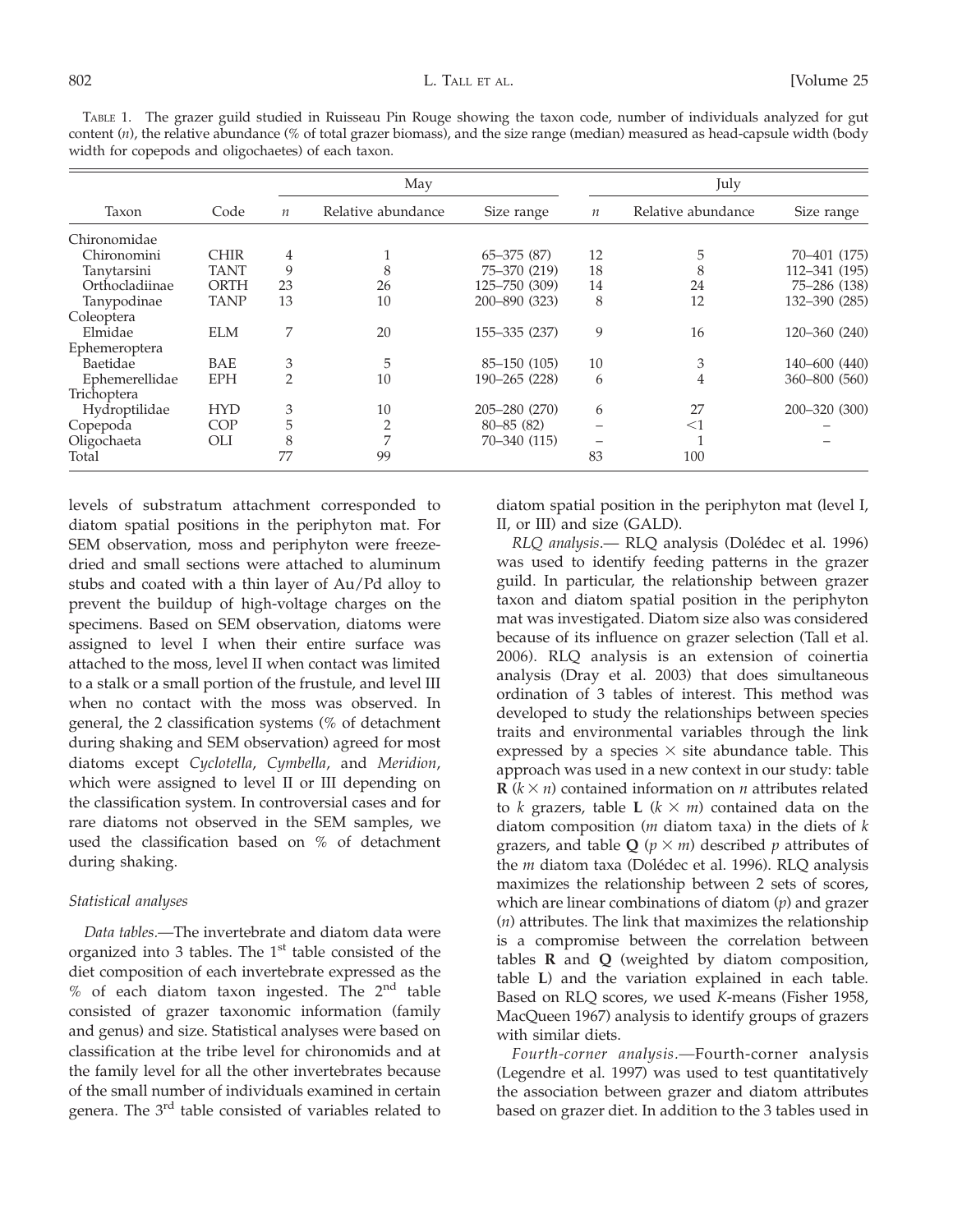the RLQ analysis, a 4<sup>th</sup> table **D** ( $p \times n$ ) was computed as the matrix product  $QL$ <sup>t</sup> $R$ . Bivariate associations between diatom and grazer attributes are estimated by the values in table D and are tested using a permutation procedure. When 2 qualitative variables were involved (e.g., taxonomy of grazers and diatom levels), table D was a contingency table, which contained the number of occurrences of each association between grazer and diatom attributes. A global  $\chi^2$ or G-statistic measured the association between the 2 variables. The association between particular levels of 2 qualitative variables (e.g., taxon  $j$  and diatom level  $i$ ) was measured by the number of occurrences having these particular attributes in table D. The global association between a quantitative variable and a multistate qualitative variable was measured by an Fstatistic. The detailed association between the quantitative variable and a particular level of the qualitative variable was measured by computing the correlation between a binary variable coding for this level and the original quantitative variable.

The original  $4<sup>th</sup>$ -corner method was defined to deal only with presence–absence data in table L, but a modified version of the original approach was used in our study. Abundance values contained in table L were used as weights in the computation of the association measurements (SD, unpublished data). The significance of these results was tested by 9999 permutations based on model 1 of Legendre et al. (1997) in which the identity of the diatom taxa was permuted at random within each grazer gut content. This model seemed the most appropriate for our study because the permutations produced realizations of the null hypothesis that grazers selected diatoms at random. The alternative hypothesis was that diatoms were not grazed randomly; i.e., they were selected according to their attributes. The significance level was fixed at  $p = 0.05$ for global and particular associations. Holm's correction procedure was used to test particular associations to account for multiple tests.

Electivity index.—We compared grazer diet composition to composition of diatoms in the environment to determine if selective feeding at different levels in the mat occurred in our benthic community. Selection based on diatom levels was estimated for 3 groups of grazers  $(A, B, and C; determined by 1<sup>st</sup>-axis ordination$ scores, see below) using the E\* electivity index (Vanderploeg and Scavia 1979). This index, which ranges between  $+1$  and  $-1$ , is calculated as:

$$
E_{i}^{*} = [W_{i} - (1/n)]/[W_{i} + (1/n)]
$$

where  $n =$  number of available levels,  $r_i =$  proportion of diatoms of level *i* in the diet,  $p_i$  = proportion of diatoms of level *i* in the environment, and  $W_i = (r_i/p_i)/\sum_i (r_i/p_i)$ . Positive values indicate positive selection, whereas negative values indicate avoidance; 0 indicates random feeding.

## Results

# Grazer and diatom communities

Chironomids, which were highly diversified taxonomically, dominated the invertebrate community on F. dalecarlica in May and July (Appendix; Cattaneo et al. 2004). Other insect larvae (Elmidae, Baetidae, Ephemerellidae, and Hydroptilidae), Oligochaeta, and cyclopoid copepods also were consistently present in our samples (Table 1). Grazer biomass was  $\sim$ 2 $\times$ greater in July (1.1  $g/m^2$ ) than in May (0.5  $g/m^2$ ).

The algal community on moss was dominated by diatoms, which made up 95% and 55% of the total algal biovolume in May and July, respectively (T. Zakhodnova, Botanical Institute, Russian Academy of Science, personal communication). Diatom communities differed in abundance and in spatial structure between dates. Diatom density was almost  $6\times$  higher in May (16.3  $\times$  10<sup>5</sup> diatoms/mg moss) than in July (2.8  $\times$  10<sup>5</sup> diatoms/mg moss). Only a small fraction of the diatoms  $(<20\%)$  was tightly attached (level I) to the moss in May when the community was dominated by Tabellaria flocculosa, Synedra ulna, and Fragilaria spp. (levels II and III) (Table 2). The adnate Eunotia spp. and Achnanthes spp. were the most abundant diatoms in July and level I diatoms made up almost 50% of total diatom density (Table 2, Fig. 1A). The range of GALD values was wider in May (10-320  $\mu$ m) than in July (10-120  $\mu$ m) when the larger size classes (diatoms  $>120$ µm) were completely absent (Fig. 1B).

### Diet patterns

 $RLQ$  scores were represented along only the  $1<sup>st</sup>$  axis because this axis accounted for most of the costructure in the analyses (70% in May and 67% in July). Based on the  $1<sup>st</sup>$ -axis scores, 3 groups of grazers (A, B, and C) were obtained by K-means partitioning according to the similarity of their diet. The  $4<sup>th</sup>$ -corner method was used to test if the diet of each grazer taxon (tribe or family) was statistically associated with diatom attributes (spatial position and size).

May.—Chironomini and Copepoda (group A) were isolated on the left end of the RLQ ordination axis (Fig. 2A). These invertebrates were small (head width  $<$ 100  $\mu$ m) and fed predominantly on diatoms in level I (Fig. 2B). Diatoms in level I consisted mostly of Achnanthes, the smallest taxon in our study (Fig. 2C). Baetidae, Oligochaeta, Elmidae, and Tanypodinae were clustered close to the origin of the RLQ ordination axis,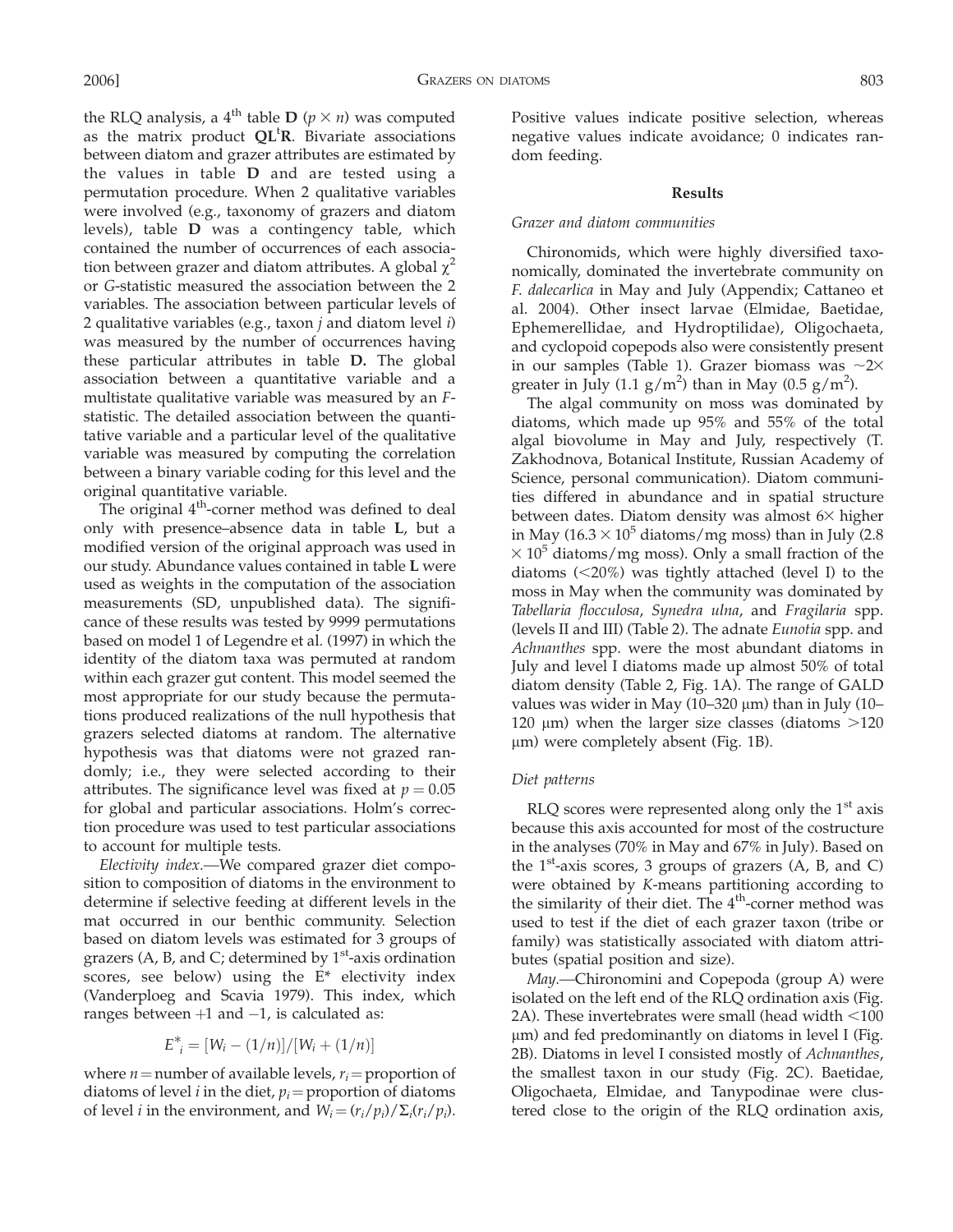TABLE 2. Composition and taxon codes of the diatom community growing on the moss Fontinalis daleacarlica in Ruisseau Pin Rouge in May and July. Level indicates the degree of attachment of the diatom to the moss:  $I =$  tightly attached,  $II =$  loosely attached,  $III =$  detached. Size is the mean Greatest Axial Length Dimension. The abundance of each taxon is expressed as a % of the total diatom density on the moss.

|                            |             | May |                                             |                            |             | July |                                             |
|----------------------------|-------------|-----|---------------------------------------------|----------------------------|-------------|------|---------------------------------------------|
| Genus/species              | Code        |     | Size ( $\mu$ m) Relative abundance ( $\%$ ) | Genus/species              | Code        |      | Size ( $\mu$ m) Relative abundance ( $\%$ ) |
| Level 1                    |             |     |                                             |                            |             |      |                                             |
| Achnanthes spp.            | <b>ACHN</b> | 11  | 12                                          | Achnanthes spp.            | <b>ACHN</b> | 13   | 17                                          |
| Eunotia spp.               | <b>EUNO</b> | 30  | 4                                           | Cocconeis placentula       | COCC        | 18   | 4                                           |
| Gomphonema spp.            | <b>GOMP</b> | 31  | $\overline{2}$                              | Cymbella spp.              | <b>CYMB</b> | 28   | $\mathbf{1}$                                |
|                            |             |     |                                             | Eunotia spp.               | <b>EUNO</b> | 34   | 21                                          |
|                            |             |     |                                             | Frustulia spp.             | <b>FRUS</b> | 47   |                                             |
|                            |             |     |                                             | Gomphonema spp.            | <b>GOMP</b> | 33   | $rac{2}{3}$                                 |
|                            |             |     |                                             | Meridion circulare         | <b>MERI</b> | 29   | $<$ 1                                       |
|                            |             |     |                                             | Pinnularia spp.            | <b>PINN</b> | 63   | $<$ 1                                       |
| Level II                   |             |     |                                             |                            |             |      |                                             |
| Cyclotella spp.            | <b>CYCL</b> | 11  | 6                                           | Fragilaria capucina        | FCAP        | 24   | 4                                           |
| Navicula spp.              | <b>NAVI</b> | 22  | 1                                           | Fragilaria construens FCON |             | 12   | 10                                          |
| Tabellaria fenestrata TFEN |             | 44  | 11                                          | Navicula spp.              | <b>NAVI</b> | 34   | 5                                           |
| Tabellaria flocculosa TFLO |             | 21  | 26                                          |                            |             |      |                                             |
| Level III                  |             |     |                                             |                            |             |      |                                             |
| Cymbella spp.              | <b>CYMB</b> | 30  | 3                                           | Cyclotella spp.            | <b>CYCL</b> | 10   | 6                                           |
| Diatoma spp.               | <b>DIAT</b> | 14  | $<$ 1                                       | Nitzschia spp.             | <b>NITZ</b> | 36   | 4                                           |
| Fragilaria spp.            | <b>FRAG</b> | 22  | 14                                          | Surirella spp.             | <b>SURI</b> | 92   | $<$ 1                                       |
| Meridion circulare         | <b>MERI</b> | 37  | 1                                           | Synedra ulna               | <b>SULN</b> | 90   | $\overline{2}$                              |
| Nitzschia spp.             | <b>NITZ</b> | 32  | 5                                           | Tabellaria fenestrata      | <b>TFEN</b> | 54   | 14                                          |
| Pinnularia spp.            | <b>PINN</b> | 31  |                                             | Tabellaria flocculosa      | <b>TFLO</b> | 21   | 5                                           |
| Surirella spp.             | <b>SURI</b> | 38  | $<$ 1                                       |                            |             |      |                                             |
| Synedra ulna               | <b>SULN</b> | 141 | 14                                          |                            |             |      |                                             |

forming group B (Fig. 2A). Their size was intermediate (head width  $100-400 \mu m$ ), and they fed on diatoms in levels II and III (Fig. 2B). Tanytarsini, Orthocladiinae, Ephemerellidae, and Hydroptilidae (Group C) included the largest grazers (head width up to  $800 \mu m$ ) (Fig. 2A), with a diet mainly composed of diatoms in levels II and III (Fig. 2B). In particular, the diet of the Orthocladiinae was characterized by the presence of the level-III diatom S. ulna (SULN in Fig. 2C), which was the longest diatom in the community (mean  $GALD = 141 \mu m$  in May; Table 2). Diatom size was correlated with RLQ scores ( $r = 0.78$ , not presented) and, thus, with diatom level.

Global relationships between grazer taxa and diatom level and size were highly significant  $(4<sup>th</sup>$ corner analysis; Table 3). No significant relationships were observed between group A grazers and diatom level but the Chironomini were negatively associated with diatom size. No significant relationships were observed between group B grazers and with diatom level or size except for the negative association of the Elmidae with diatoms in level II. The Orthocladiinae showed a positive association with diatom size, a positive association with diatoms in level III, and a negative association with diatoms in level I; these

relationships were not significant for other grazers in group C.

July.—The grazer community was more clearly separated into 3 groups (A, B, and C) in July than it was in May (Fig. 2D). Hydroptilidae, Ephemerellidae, and Elmidae (Group A) were positioned to the left of the RLQ ordination axis (Fig. 2D) and were related to diatoms in level I (Fig. 2E). Tanypodinae and Baetidae (group B) were in the center of the ordination axis (Fig. 2D) and were related to diatoms in level II (Fig. 2E). Group C, to the right of the ordination, contained only chironomids (Tanytarsini, Orthocladiinae, and Chironomini; Fig. 2D) and was related to diatoms in level III (Fig. 2E). Diatom size and RLQ scores were not correlated in July ( $r = 0.03$ ), indicating that diatom size and level were not related. For example, the medium-sized Eunotia and Cocconeis were in level I with the small Achnanthes (Fig. 2F).

Global relationships between grazer taxa and diatom level were significant, but relationships between grazer taxa and diatom size were not significant  $(4<sup>th</sup>$ -corner analysis; Table 3). All taxa in group A had a strong negative association with diatoms in level III and a positive association with diatoms in level I. In contrast, grazers in group C were positively associated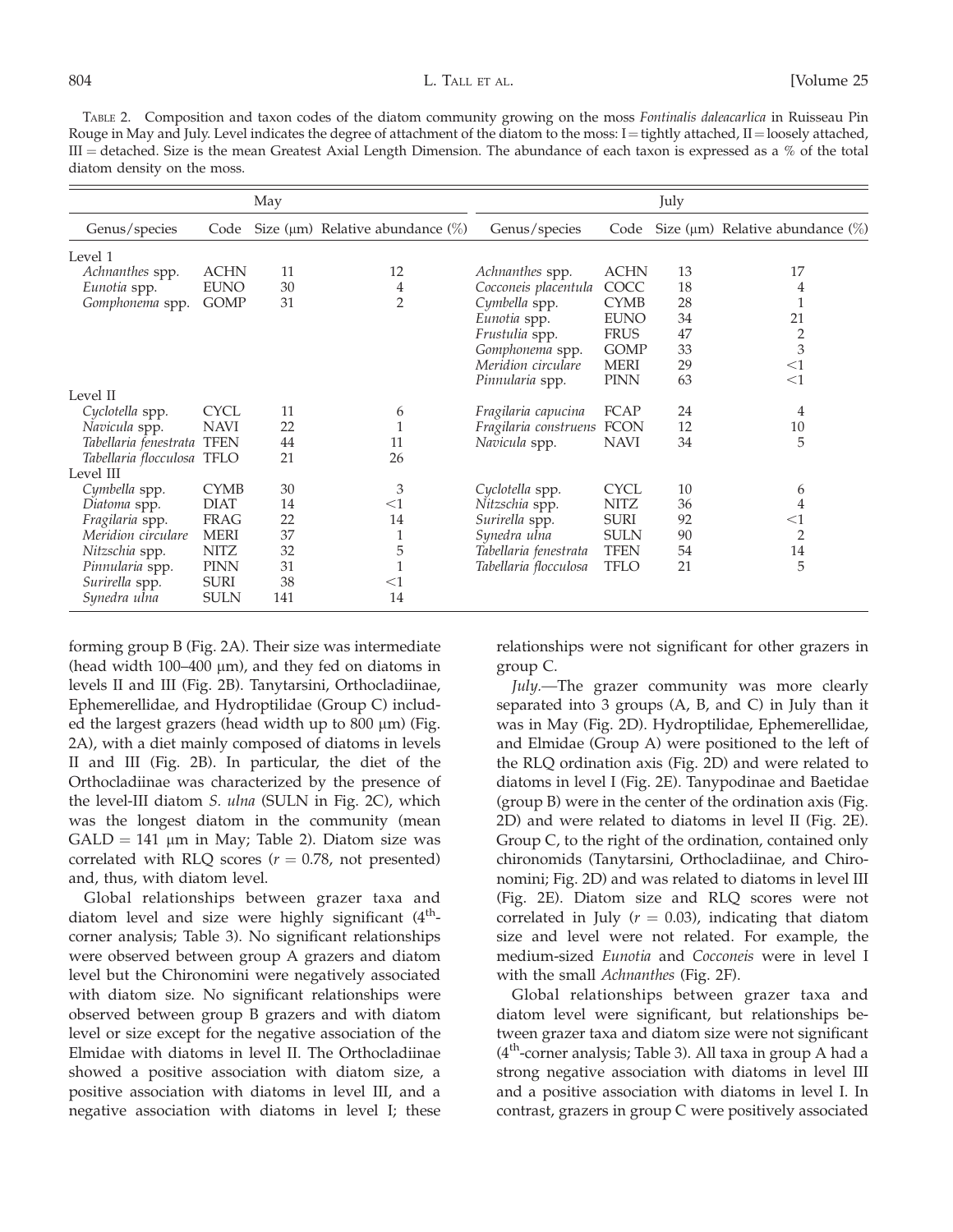

FIG. 1. Attributes of the epiphytic diatom community in Ruisseau Pin Rouge. A.—Percentage of total number of diatoms in each level  $(I = tightharpoonup t$  attached,  $II =$  loosely attched,  $III =$  detached) of the periphyton mat. B.—Mean  $(+1)$ SE) abundance of diatoms in each size class (assessed as the Greatest Axial Length Dimension) in May ( $n = 8$ ) and July (*n*  $= 9$ ).

with diatoms in levels II and III (Orthocladiinae with diatoms in level II, Chironomini and Tanytarsini with diatoms in level III). The Tanytarsini also had a strong negative association with diatoms in level I. Grazers in group B were not significantly linked with any diatom level.

#### Electivity indices

Comparison of diatom composition in grazer gut contents with ambient composition showed that the grazer groups identified by the multivariate analyses differed in electivity for the 3 levels in the diatom mat (Fig. 3A, B, C). Grazers in group A had strong positive electivity for level I diatoms coupled with clear avoidance of level III diatoms in May and July (Fig. 3A, B). An opposite, but less pronounced, trend was observed for grazers in group C, which were the only grazers with positive electivity for level III diatoms (Fig. 3A, B). Electivity patterns for group B were less distinct and less consistent than electivity patterns for groups A and C (Fig. 3A, B).

#### Discussion

## Resource partitioning by stream grazers

Our results provide evidence that, at least during periods when available food is reduced (July, in our community), a guild of stream grazers partitions its food resources (diatoms) on the basis of the spatial position of the diatoms in the periphyton mat. In May, when diatom size and level were correlated, the separate associations of these attributes with grazer diet could not be distinguished (although grazer size and maximum size of ingested diatoms were strongly related; Tall et al. 2006), and only 3% of the total grazer biomass (group A) showed clear selectivity. Our failure to detect associations between grazer diets and diatom attributes may have been related partly to low power of the statistical tests for Ephemeroptera and Trichoptera, which were underrepresented in our gut analyses.

In contrast, in July, when the range of diatom sizes was smaller than in May and when diatom size was not correlated with level, grazer diet was unequivocally associated with diatom spatial position in the periphyton mat, and 3 distinct feeding patterns were observed. A group of true scrapers (group A, 47% of the total biomass), mainly composed of the coleopteran Promoresia and the caddisfly Hydroptila, fed selectively on the adnate algae and avoided the overstory algae. A group of generalists (group B, 15% of the biomass), composed of the mayfly Baetis and Tanypodinae chironomids, did not appear to select diatoms in any particular spatial position in the periphyton mat. Last, a group of surfers (group C, 37% of the biomass) that included only chironomids avoided the adnate algae and fed preferentially on detached overstory diatoms.

Resource partitioning has been reported in bird (Lack 1971), fish (Carrassón and Cartes 2002), and mammal communities (Emmons 1980). However, before our study, resource partitioning had not been confirmed for freshwater benthic grazers although specialization on different resources has been sometimes reported in co-occurring stream consumers (Steinman 1996, Evans-White et al. 2003). No evidence of microhabitat partitioning was found among sympatric dipteran (Blepharicera) larvae (Alverson et al. 2001) or in a community of epilithic stream invertebrates consisting of several insect orders and mollusks (Death 2004). Community studies of chironomids on aquatic plants (Tokeshi 1986) and of chironomids and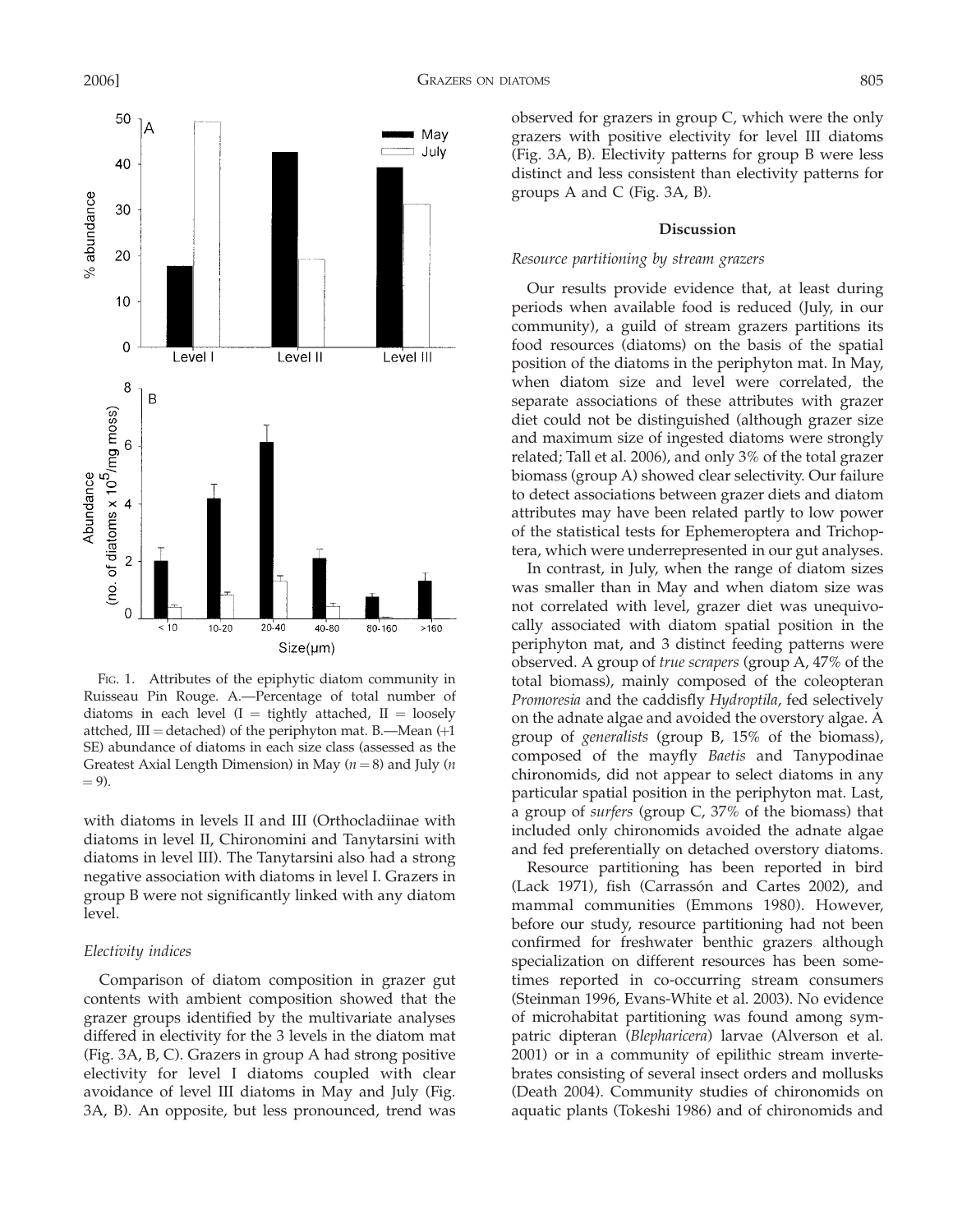

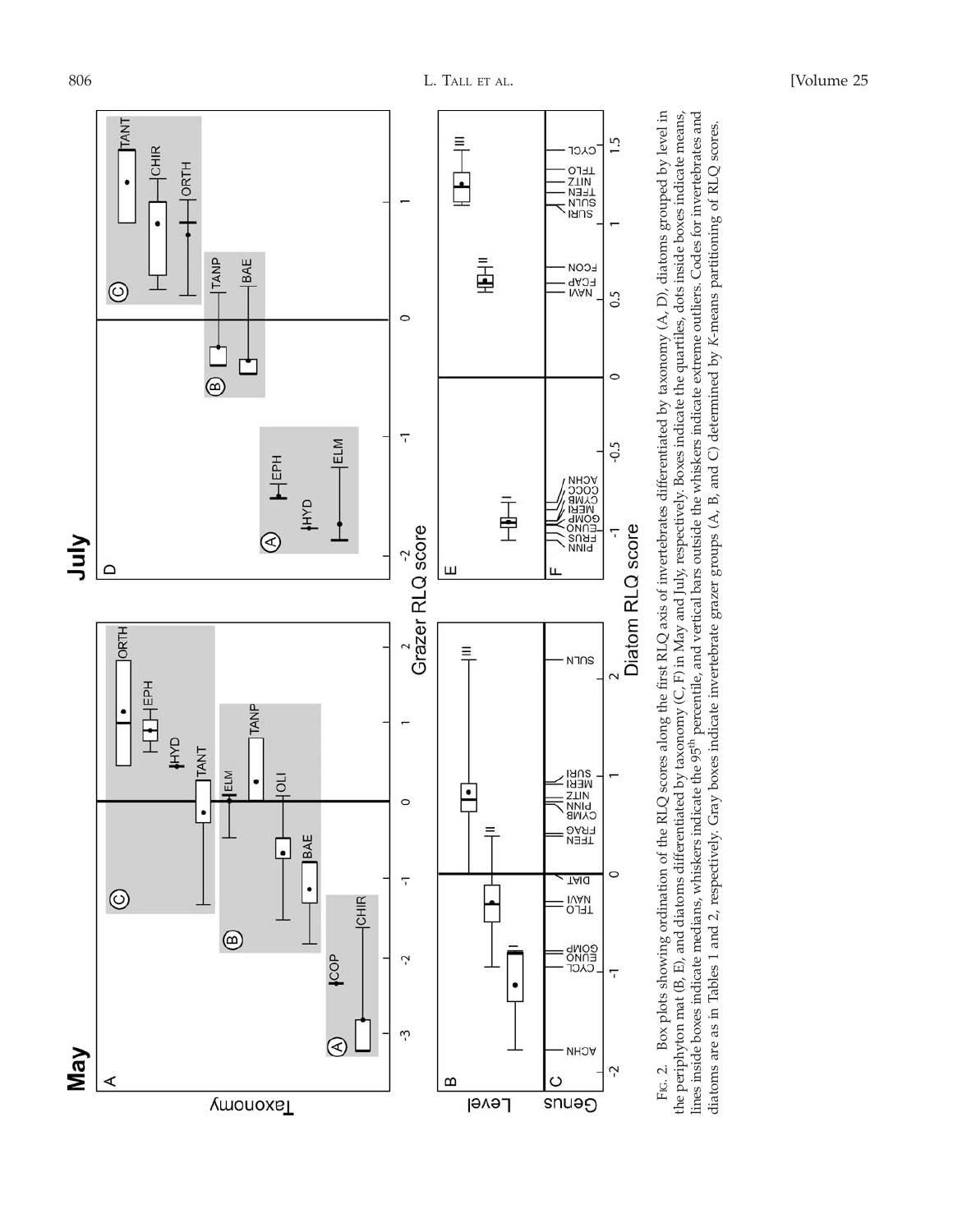TABLE 3. Results of  $4<sup>th</sup>$ -corner analyses of associations between grazer taxa and diatom attributes (spatial position in the periphyton mat [level] and size) in May and July. Level indicates the degree of attachment of the diatom to the moss:  $I =$  tightly attached,  $II =$  loosely attached,  $III =$  detached. Global tests of significance  $(\chi^2, F)$  between variables are shown with probabilities adjusted using Holm's procedures. Sign indicates whether relationship between attributes is positive (+) or negative (-).  $* = p < 0.05$ ,  $** = p < 0.001$ ,  $** = p$  $< 0.0001$ .

|                | Diatom level |                    |             |                    |  |
|----------------|--------------|--------------------|-------------|--------------------|--|
|                | I            | П                  | IΠ          | Diatom<br>size     |  |
| May            |              |                    |             |                    |  |
| Global tests:  |              | $\chi^2 = 1078.60$ | $F = 78.9$  |                    |  |
|                |              | $p = 0.0001***$    |             | $p = 0.0001***$    |  |
| Group A        |              |                    |             |                    |  |
| Copepoda       | $^{+}$       |                    |             |                    |  |
| Chironomini    | $^{+}$       |                    |             | $**$               |  |
| Group B        |              |                    |             |                    |  |
| Elmidae        | $^{+}$       | —*                 |             |                    |  |
| Tanypodinae    | $^{+}$       | $^+$               |             |                    |  |
| Oligochaeta    | $^{+}$       | $^{+}$             |             |                    |  |
| Baetidae       |              | $^{+}$             |             |                    |  |
| Group C        |              |                    |             |                    |  |
| Orthocladiinae | $*$          |                    | $+^*$       | $+^*$              |  |
| Ephemerellidae |              |                    | $^{+}$      |                    |  |
| Hydroptilidae  |              | $^{+}$             |             | $\hspace{0.1mm} +$ |  |
| Tanytarsini    |              | $^{+}$             |             |                    |  |
| July           |              |                    |             |                    |  |
| Global tests:  |              | $\chi^2 = 2146.82$ | $F = 10.70$ |                    |  |
|                |              | $p = 0.0001***$    |             | $p = 0.630$        |  |
| Group A        |              |                    |             |                    |  |
| Ephemerellidae | $^+$         | ┿                  |             | $^+$               |  |
| Hydroptilidae  | $+^*$        |                    | **          | $\overline{+}$     |  |
| Elmidae        | $+***$       | **                 | **          | $^{+}$             |  |
| Group B        |              |                    |             |                    |  |
| Tanypodinae    | $^{+}$       | $^+$               |             |                    |  |
| Baetidae       | $^{+}$       |                    |             | $\hspace{0.1mm} +$ |  |
| Group C        |              |                    |             |                    |  |
| Tanytarsini    | $***$        |                    |             |                    |  |
| Chironomini    |              |                    | $+^{**}$    | $^+$               |  |
| Orthocladiinae |              | $+***$             |             |                    |  |
|                |              |                    |             |                    |  |

Elmidae in a stream (Tavares and Williams 1990, Tavares-Cromar and Williams 1997) indicated almost complete dietary overlap.

Several factors related to the scale at which previous studies have been conducted may have prevented observation of resource partitioning. First, studies of resource partitioning in benthic communities often have focused on closely related taxa within a family or genus, but taxonomically related grazers usually have similar mouthpart morphology and probably have limited possibilities for diversifying their feeding strategies. Thus, resource partitioning may be more likely between grazers that are not closely related. (However, we observed resource partitioning despite the presence of many chironomid taxa in our samples.) Second, diet differences among grazers may be overlooked when food is classified into large categories (e.g., algae, detritus), as is the case in most studies of invertebrate gut contents. Third, the choice of spatial scale for a study of resource partitioning is crucial. A pattern of broad overlap has been observed in studies that considered spatial segregation among patches of the same microhabitat type (e.g., stones: Death 2004, macrophyte branches: Tokeshi and Townsend 1987). In our study, grazer distributions overlapped among moss patches, and grazer diets did not vary among individuals of the same taxon collected from different patches of moss. However, we did observe resource partitioning within moss patches. Therefore, a multilayer periphyton mat probably provides a realistic scale at which to study of a guild of invertebrate grazers, considering their size and poor swimming ability.

# Grazer efficiency and removal of algae

In the multilayered periphyton community, grazer efficiency on diatom taxa is thought to depend on the strength of diatom adhesion to the substratum and, thus, on the spatial position of the taxon in the periphyton mat (Gregory 1983, Hudon 1983, Steinman 1996). This hypothesis has been supported by numerous observations that overstory algae are more vulnerable than understory algae to grazers (Marker et al. 1986, Hill and Knight 1988, Silver Botts and Cowell 1992). Grazers showed a preference for overstory diatoms in 77% of the studies examined in an extensive literature analysis (Steinman 1996). However, the opposite pattern also has been reported. For instance, limpets (Blinn et al. 1989) and several species of Blepharicera larvae (Alverson et al. 2001) preferentially ingest adnate diatoms. Our results reconcile these conflicting observations. All levels of the algal mat are used when the entire grazer guild is considered.

Tightly attached algae are less protected from grazing than is generally thought. We found that almost ½ of the total grazer biomass preferentially used attached algae in July. These grazers (Elmidae, Hydroptilidae, and Ephemerellidae), which usually are described as collector-gatherers (Merritt and Cummins 1996), have mouthpart morphologies that allow them to detach algae from the substratum. Except for the Elmidae, these scrapers did not select attached algae in May when they were young instars and when the number of diatoms per gram of grazers was  $10\times$  higher than in July. The Chironomidae, also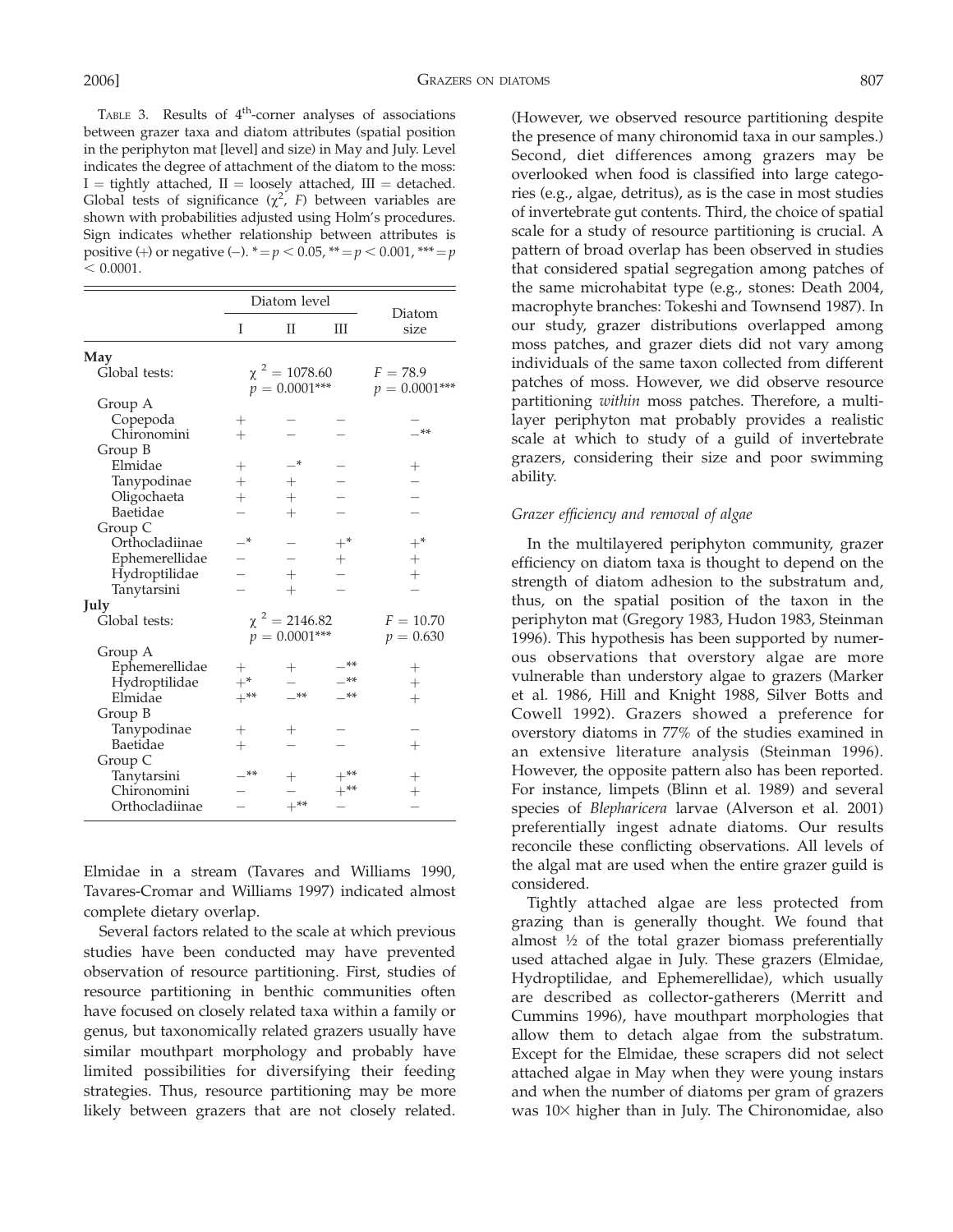

FIG. 3. Box plots of electivity indices for diatom in levels I (tightly attached), II (loosely attached), and III (detached) spatial levels in the periphyton mat calculated for the 3 groups of grazers ( $A =$  scrapers,  $B =$  generalists,  $C =$  surfers) identified by K-means partitioning of the RLQ scores in May (A) and July (B). Scanning electron micrographs in the key to symbols (C) show the appearance of the diatoms in each level of the periphyton mat. Boxes indicate the quartiles, lines inside boxes indicate medians, whiskers indicate the 95<sup>th</sup> percentile, and dots outside the whiskers indicate extreme outliers. Vertical dashed lines indicate random feeding. Positive electivity indices indicate preference, and negative indices indicate avoidance.

considered collector-gatherers, tended to be associated with overstory diatoms and to avoid adnate forms. An apparent exception was the association of Chironomini (Paratendipes) with adnate diatoms in May. This association probably reflected a prevalence of the small diatom Achnanthes in the diet of this small grazer. We could not entirely determine if the positive selection solely indicated a differential efficiency at consuming diverse algal growth forms or active selection, which can occur even in benthic systems (e.g., ciliates: Hamels et al. 2004).

In conclusion, like forest birds (MacArthur 1958, Lack 1971), different benthic grazers feed in different levels in the algal canopy, and they use algae within the algal–grazer size constraints identified in plankton ecology (Burns 1968). However, resource partitioning is detectable only at appropriate within-patch scales of grazer spatial distribution and diet description. Thus,

foraging theories established for other habitats are confirmed in the unique context of stream benthos.

#### Acknowledgements

Our research was supported by operating grants from the Natural Sciences and Engineering Research Council of Canada to AC and PL. We thank Louise Pelletier for assistance and advice during the preparation and observation of the grazers. We also thank Jean-Luc Verville for assistance with figures. Comments from Walter Dodds, Pamela Silver, and 2 anonymous referees greatly improved an earlier version of the manuscript.

# Literature Cited

ALVERSON, A. J., G. W. COURTNEY, AND M. R. LUTTENTON. 2001. Niche overlap of sympatric Blepharicera larvae (Diptera: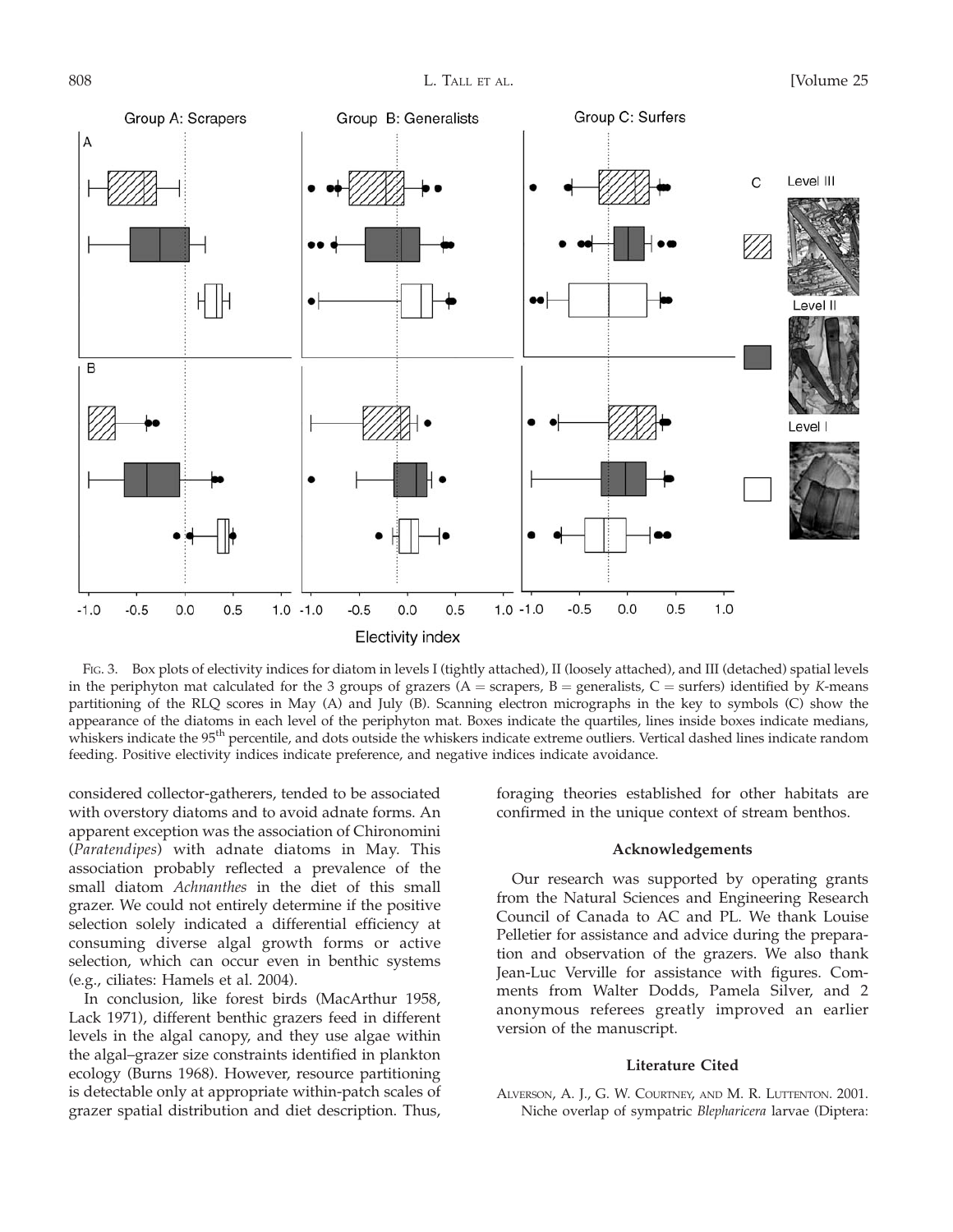Blephariceridae) from the southern Appalachian Mountains. Journal of the North American Benthological Society 20:564–581.

- BAKER, A. S., AND A. J. MCLACHLAN. 1979. Food preferences of Tanypodinae larvae (Diptera: Chironomidae). Hydrobiologia 62:283–288.
- BATTARBEE, R. W. 1986. Diatom analysis. Pages 527–570 in B. E. Berglung (editor). Handbook of holocene palaeoecology and palaeohydrology. John Wiley and Sons, Chichester, UK.
- BLINN, D. W., R. E. TRUITT, AND A. PICKART. 1989. Feeding ecology and radular morphology of the freshwater limpet Ferrissia fragilis. Journal of the North American Benthological Society 8:237–242.
- BURNS, C. W. 1968. The relationship between body size of filter-feeding Cladocera and the maximum size of particle ingested. Limnology and Oceanography 18:675–678.
- CARRASSÓN, M., AND J. E. CARTES. 2002. Trophic relationships in a Mediterranean deep-sea fish community: partition of food resources, dietary overlap and connections within the benthic boundary layer. Marine Ecology Progress Series 241:41–55.
- CATTANEO, A., L. CLOUTIER, AND G. MÉTHOT. 2004. The effect of water level fluctuations on invertebrates in moss and in gravel in a Québec stream. Archiv für Hydrobiologie 161:21–43.
- CUMMINS, K. W. 1973. Trophic relations of aquatic insects. Annual Review of Entomology 18:183–206.
- DEATH, R. G. 2004. Patterns of spatial resource use in lotic invertebrate assemblages. Hydrobiologia 513:171–182.
- DOLÉDEC, S., D. CHESSEL, C. J. F. TER BRAAK, AND S. CHAMPELY. 1996. Matching species traits to environmental variables: a new three-table ordination method. Environmental and Ecological Statistics 3:143–166.
- DRAY, S., D. CHESSEL, AND J. THIOULOUSE. 2003. Co-inertia analyses and the linking of ecological data tables. Ecology 84:3078–3089.
- EMMONS, L. H. 1980. Ecology and resource partitioning among nine species of African rain forest squirrels. Ecological Monographs 50:31–54.
- EVANS-WHITE, M. A., W. K. DODDS, AND M. R. WHILES. 2003. Ecosystem significance of crayfishes and stonerollers in a prairie stream: functional differences between co-occurring omnivores. Journal of the North American Benthological Society 22:423–441.
- FISHER, W. D. 1958. On grouping for maximum homogeneity. Journal of the American Statistical Association 53:789– 798.
- GREGORY, S. V. 1983. Plant-herbivore interactions in stream systems. Pages 157–190 in G. M. Minshall (editor). Stream ecology. Application and testing of general ecological theory. Plenum Publishing Corporation, New York.
- HAMELS, I., H. MUSSCHE, K. SABBE, K. MUYLAERT, AND W. VYVERMAN. 2004. Evidence for constant and highly specific active food selection by ciliates in mixed diatoms assemblages. Limnology and Oceanography 49:58–68.
- HILL, W. R., AND A. W. KNIGHT. 1988. Concurrent grazing

effects of two stream insects on periphyton. Limnology and Oceanography 33:15–26.

- HUDON, C. 1983. Selection of unicellular algae by the littoral amphipods Gammarus oceanicus and Calliopius laeviusculus (Crustacea). Marine Biology 78:59–67.
- LACK, D. L. 1971. Ecological isolation in birds. Harvard University Press, Cambridge, Massachusetts.
- LEGENDRE, P., R. GALZIN, AND M. L. HARMELIN-VIVIEN. 1997. Relating behaviour to habitat: solutions to the fourthcorner problem. Ecology 78:547–562.
- MACARTHUR, R. H. 1958. Population ecology of some warblers of north eastern coniferous forests. Ecology 39:599–619.
- MACQUEEN, J. 1967. Some methods for classification and analysis of multivariate observations. Pages 281–297 in L. M. Le Cam and J. Neyman (editors). Proceedings of the 5th Berkeley Symposium on Mathematical Statistics and Probability. Volume 1. University of California Press, Berkeley, California.
- MARKER, A. F., R. J. CLARKE, AND J. A. ROTHER. 1986. Changes in epilithic population of diatoms, grazed by chironomid larvae, in an artificial recirculating stream. Pages 143–149 in F. E. Round (editor). Proceedings of the 9th International Diatom Symposium. Biopress, Bristol, UK.
- MERRITT, R. W., AND K. W. CUMMINS, (EDITORS). 1996. An introduction to the aquatic insects of North America. 3<sup>rd</sup> edition. Kendall–Hunt, Dubuque, Iowa.
- MIHUC, T. B. 1997. The functional trophic role of lotic primary consumers: generalist versus specialist strategies. Freshwater Biology 37:455–462.
- PETERSON, C. G. 1987. Gut passage and insect grazer selectivity of lotic diatoms. Freshwater Biology 18:455– 460.
- SCHOENER, T. W. 1974. Resource partitioning in ecological communities. Science 185:27–39.
- SILVER BOTTS, P., AND B. C. COWELL. 1992. Feeding electivity of two epiphytic chironomids in a subtropical lake. Oecologia (Berlin) 89:331–337.
- STEINMAN, A. D. 1996. Effects of grazers on freshwater benthic algae. Pages 341–373 in R. J. Stevenson, M. L. Bothwell, and R. L. Lowe (editors). Algal ecology. Freshwater benthic ecosystems. Academic Press, San Diego, California.
- TALL, L., L. CLOUTIER, AND A. CATTANEO. 2006. Grazer-diatom size relationships in an epiphytic community. Limnology and Oceanography 51:1211–1216.
- TAVARES, A. F., AND D. D. WILLIAMS. 1990. Life histories, diet, and niche overlap of three sympatric species of Elmidae (Coleoptera) in a temperate stream. Canadian Entomologist 122:563–577.
- TAVARES-CROMAR, A. F., AND D. D. WILLIAMS. 1997. Dietary overlap and coexistence of chironomid larvae in a detritus-based stream. Hydrobiologia 354:67–81.
- TOKESHI, M. 1986. Resource utilization, overlap and temporal community dynamics: a null model analysis of an epiphitic chironomid community. Journal of Animal Ecology 55:491–506.
- TOKESHI, M., AND C. R. TOWNSEND. 1987. Random patch formation and weak competition: coexistence in an